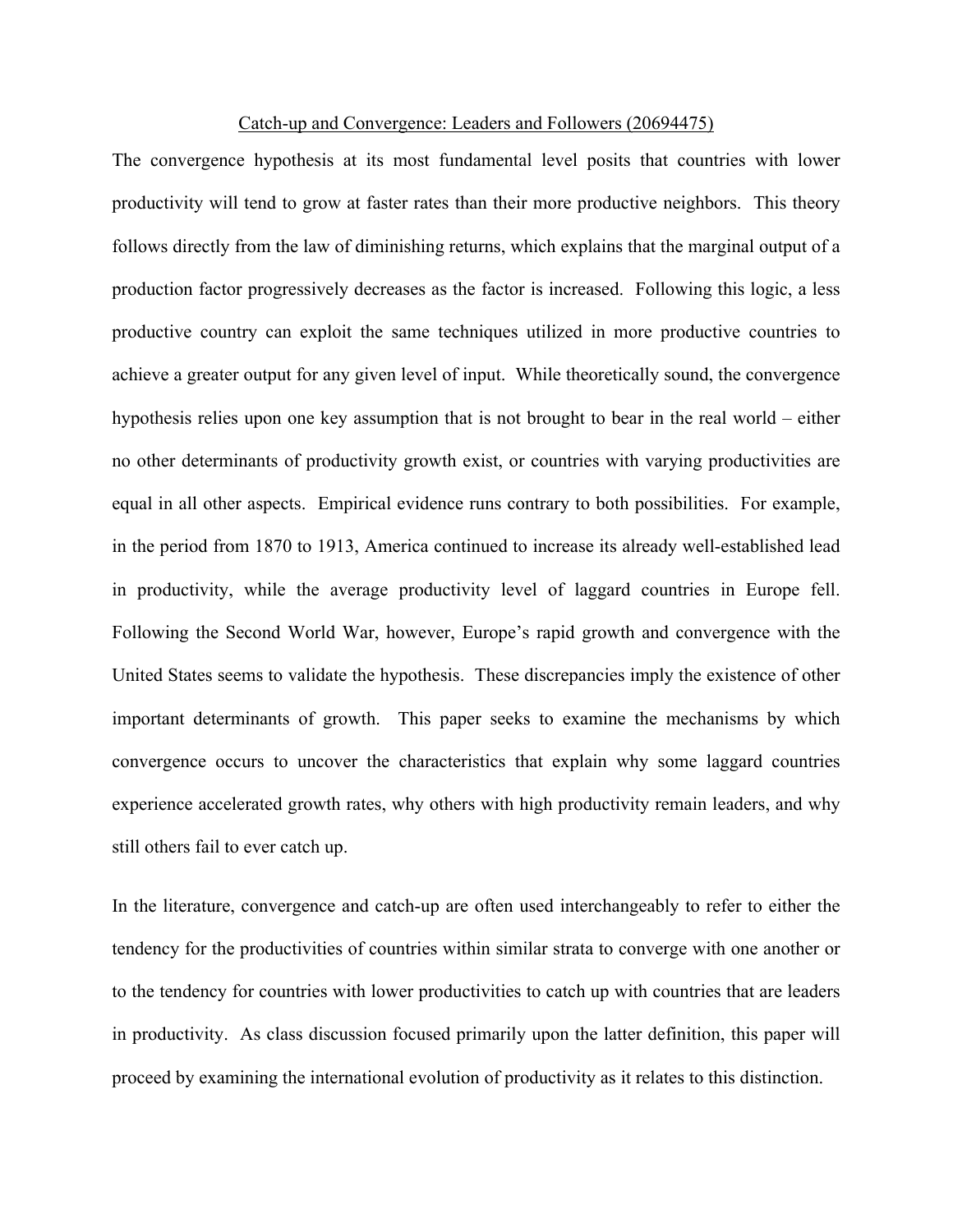To begin its discussion, this study proposes the addition of a couple determinants of productivity growth to the fundamental convergence theory that will help explain its historical imprecision. These new factors can be divided into two categories – those that govern a nation's *potential* to increase productivity and those that affect the country's *ability* to reach its potential level. Given the small scope of this paper, the discussion restricts itself to conditions of the first type. Furthermore, while my research has revealed two primary determinants of a nation's potential to increase productivity, I elect to focus on only one – technological congruence.<sup>1</sup>

Technological congruence calls upon related factors like natural resource endowments, market scales, and consumer demands that affect and are affected by the development and application of new technology. The idea is that without a matching landscape of factors that bred the invention of efficient techniques in a foreign country, a laggard nation cannot benefit to an equal degree from the adoption of said innovation. This restrictive condition accounts for Europe's prewar inability to reach greater productivity growth rates compared to America, while its progressively declining importance after World War II explains Europe's subsequent catch-up and convergence.

The existence and development of natural resources is one important aspect of technological congruence. Early in its development, America benefitted from an abundant and cheap supply of natural resources that helped it establish dominance during the wave of resource-intensive technologies introduced during industrialization. Factories and other manufacturers used resources like coal, iron ore, and copper en masse, and this market motivated the discovery of

!!!!!!!!!!!!!!!!!!!!!!!!!!!!!!!!!!!!!!!!!!!!!!!!!!!!!!!

 $1$  Again, unfortunately, this decision is made for the sake of scope. The second determinant consists of a country's *social capacity* for growth, a term coined by Kazushi Ohkawa and Henry Rosovsky in 1972, which refers to those non-technical factors like educational, political, and financial institutions that influence productivity growth.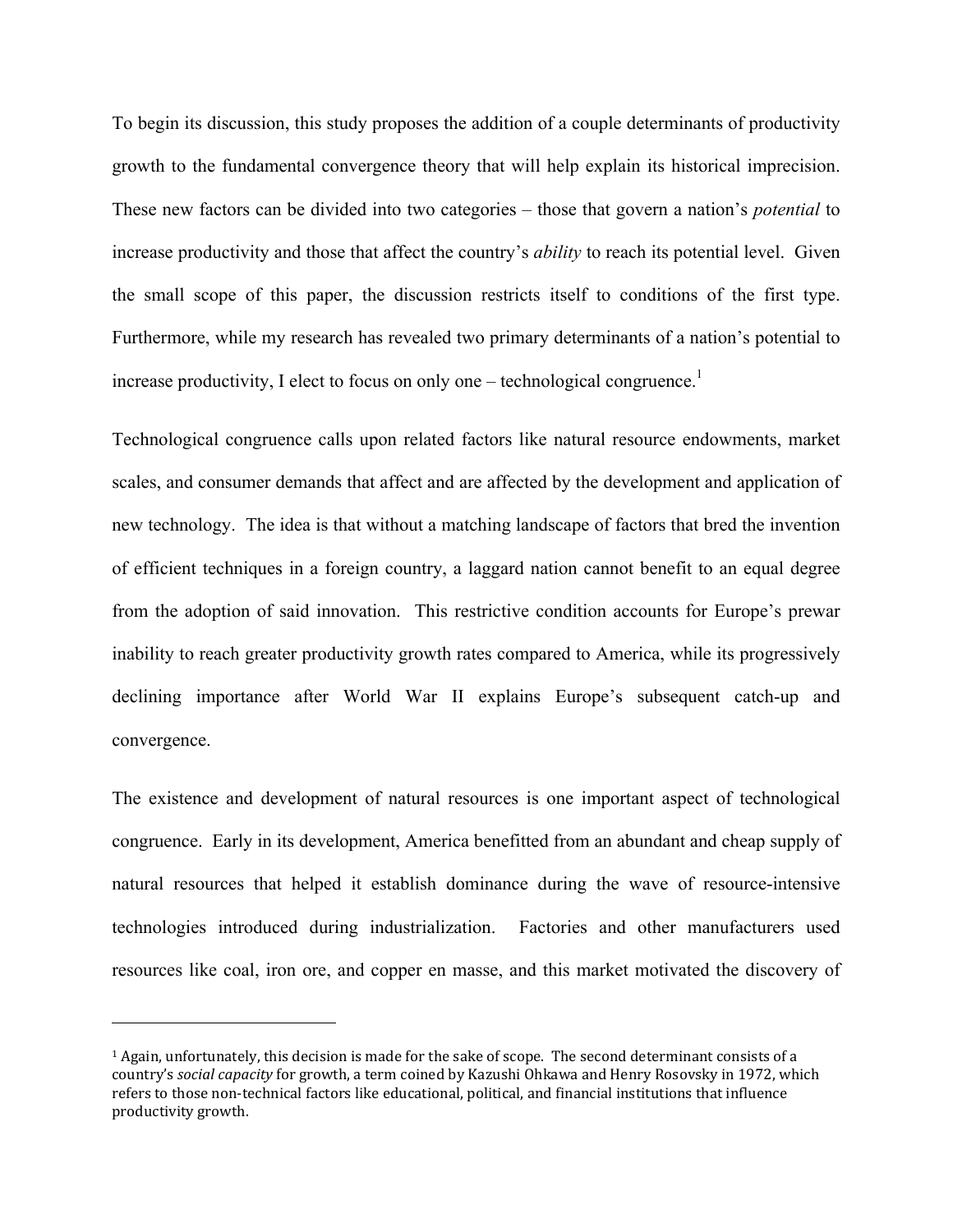new techniques to increase production, which were complemented by American educational initiatives like Columbia's School of Mines. American government also played a role in providing incentives to mine mineral resources by not claiming ownership of America's mineral deposits and offering unfettered access of such deposits to prospectors without fees or royalties. By contrast, Europe, despite having reserves of key minerals like iron ore as large as those identified in America, had not invested in exploiting those natural resources, and so was unable to benefit from industrial advances to the same degree as America.

Post-World War II, a reduction in the importance of natural resources paved the way for Europe to finally exploit America's advancements in resource-intensive production methods. Previously undiscovered mineral resources were located and developed in many areas of the world, which in conjunction with rapidly decreasing transportation costs, greatly diminished America's comparative advantage. Additionally, technical progress reduced factor input requirements per unit labor in the manufacturing industries, making continued development less resourcedependent. These factors allowed Europe, which had near-exhausted, high cost coal deposits, and Japan, which lacked an ample supply of natural resources, to rely upon Middle Eastern petroleum for cheap energy. This in turn raised Europe's potential to pursue the resourceintensive techniques developed in America, which can account for the quick convergence of several European countries to American levels of production in the postwar period.

A second important aspect of technological congruence is capital-using and scale-dependent technology. Basically, industrialization required heavier use of machinery per worker, which also obliged manufacturers to operate on a larger scale to be economical. America again proved itself as a leader of productivity for several reasons. First, America's sparse pattern of settlement and continuous westward expansion made wages high and local labor supplies inelastic, which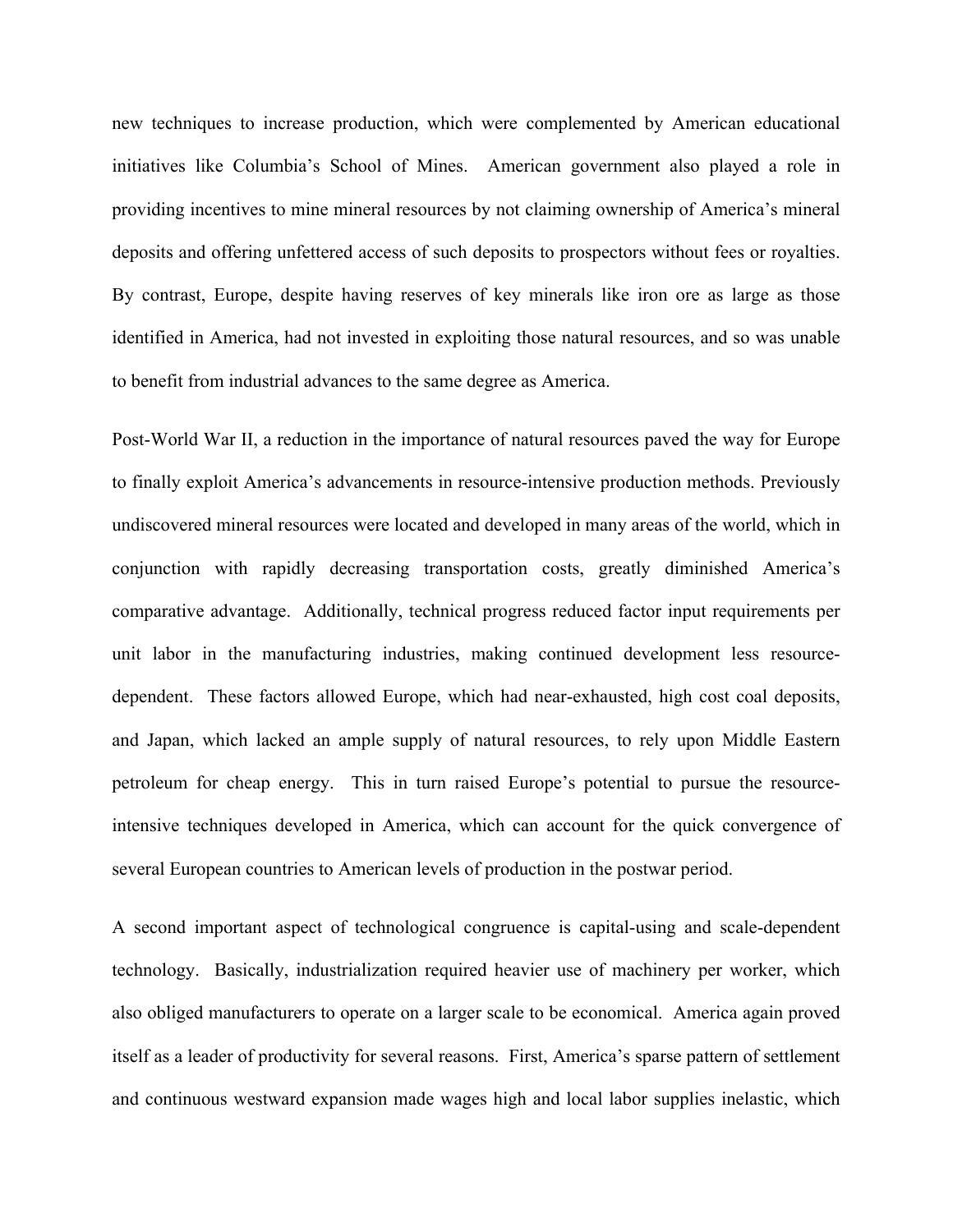encouraged the development of capital-intensive, wage-saving mechanical technology. Additionally, the American domestic market was large and well-connected by an extensive steam-powered transportation network, which, combined with relatively unified preferences for unpretentious and functional consumer goods, provided demand for mass-produced outputs which made ample use of scale-dependent, capital-using technology. By contrast, European preferences were largely segmented, which did not facilitate the development of such technology – the rich cherished customized craftsmanship while the poor could not afford to demand durable goods. Additionally, America's advantage in scale, supported by higher wages, can be seen in capital to labor ratios. For example, in 1913, British and German ratios reached only 60% of those in America, and they did not catch up until after World War II.

In time, America's advantage in this realm waned due to growing domestic and international markets that resulted from a decrease in transportation costs. This could provide the necessary demand for laggard countries to pursue scale-dependent technology. Another important change involved an evolution in the nature of technological progress itself. Capital-using techniques gave way to technology that promoted more easily achievable intangible assets like research and development and education. The postwar era witnessed a boom in research and in particular its application to industry.

This paper has shown that the relative positions of countries alone are not enough to predict patterns of catch-up and convergence. Other important determinants like technological congruence play an important role as well. America remained a leader prior to World War II because it invested in innovation and other countries could not properly exploit its advancements, but as the influences of these restrictive determinants waned, countries in Europe achieved the conditions necessary for catch up and convergence. Further study of the subject